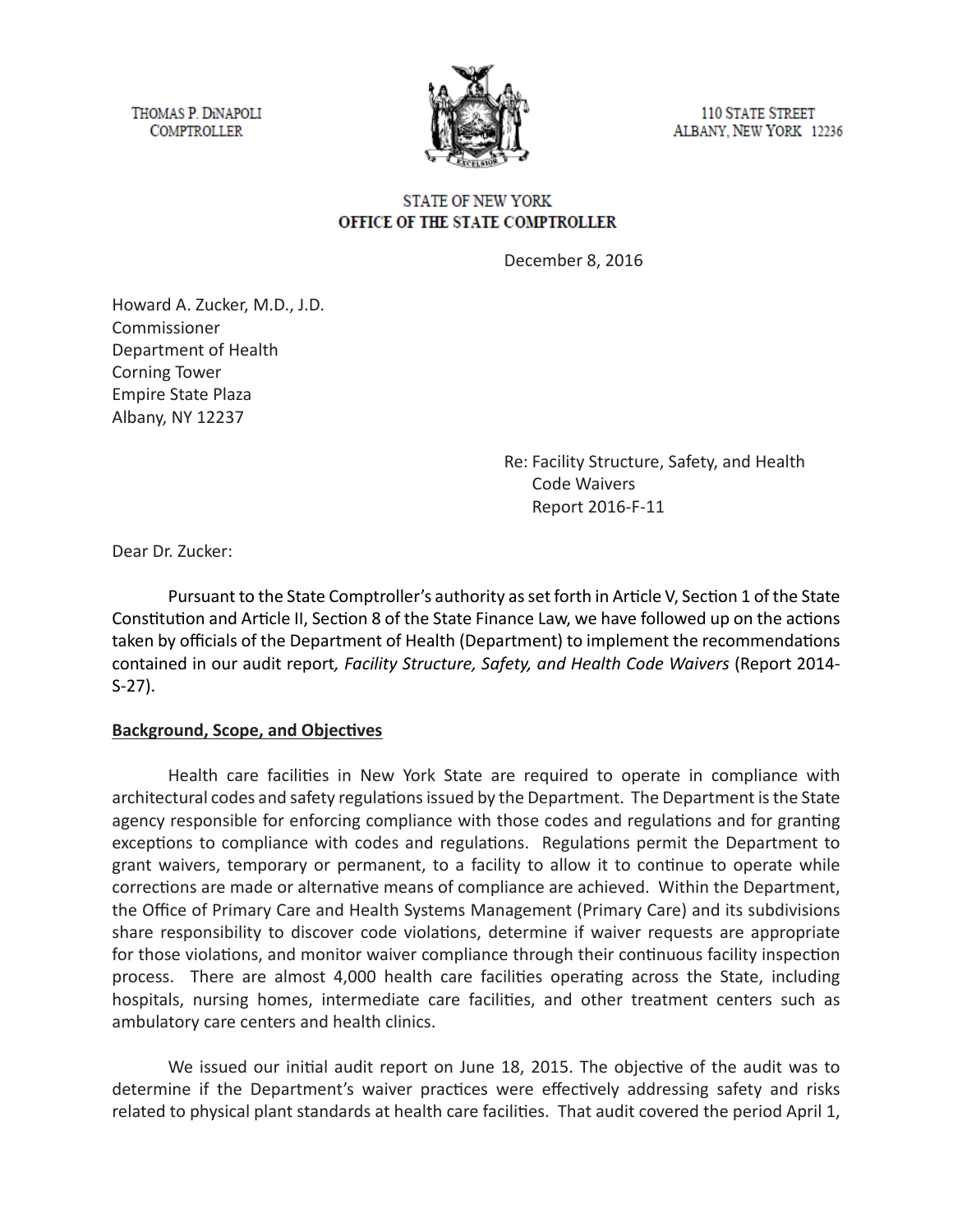#### 2012 to November 12, 2014.

Our initial audit found that the Department's waiver practices did not effectively ensure that safety and structural risks related to physical plant standards at health care facilities are appropriately addressed. During that audit period, the Department lacked both a formal written process for waiver management and monitoring, and adequate internal controls, which together led to poor communication among the various units within Primary Care, including those with certain critical responsibilities such as monitoring. Among other findings, documentation of waiver applications, approved waivers, and monitoring of approved waivers was not sufficiently maintained. As a result, the Department could not efficiently and effectively ascertain what waivers existed at facilities overseen by its Division of Hospital and Diagnostic and Treatment Centers (Hospitals Division), nor could it identify the code violations that had been waived at those facilities. Also, there was limited assurance that violations were corrected or mitigated during the time frame allowed by the waivers.

The objective of our follow-up was to assess the extent of implementation, as of November 3, 2016, of the four recommendations included in our initial audit report.

#### **Summary Conclusions and Status of Audit Recommendations**

Department officials made significant progress in addressing the problems we identified in the initial audit. We found the initial report's four audit recommendations have all been implemented.

### **Follow-Up Observations**

### **Recommendation 1**

*Establish and maintain formal Department-wide waiver policies, procedures, and controls, including the assignment of responsibility for monitoring compliance and maintaining adequate documentation.*

#### Status – Implemented

Agency Action – In our initial audit, we determined that the Department lacked formal written policies and procedures and did not maintain adequate supporting documentation for waiver applications, approvals, and monitoring efforts. During our follow-up review, we found that by May 2016 the Department had developed and finalized several policies and procedures related to waiver receipt and processing. This included construction waivers, time-limited waivers, waiver submissions, and categorical waivers. In addition to these policies and procedures, the Department also developed a reporting system that identifies the people responsible for monitoring each waiver. These staff members are responsible for ensuring that all relevant documentation is received, that the waiver progresses through the process in a timely manner, and that final decisions on the outcome of waiver requests are timely and sufficiently supported. Much of the supporting documentation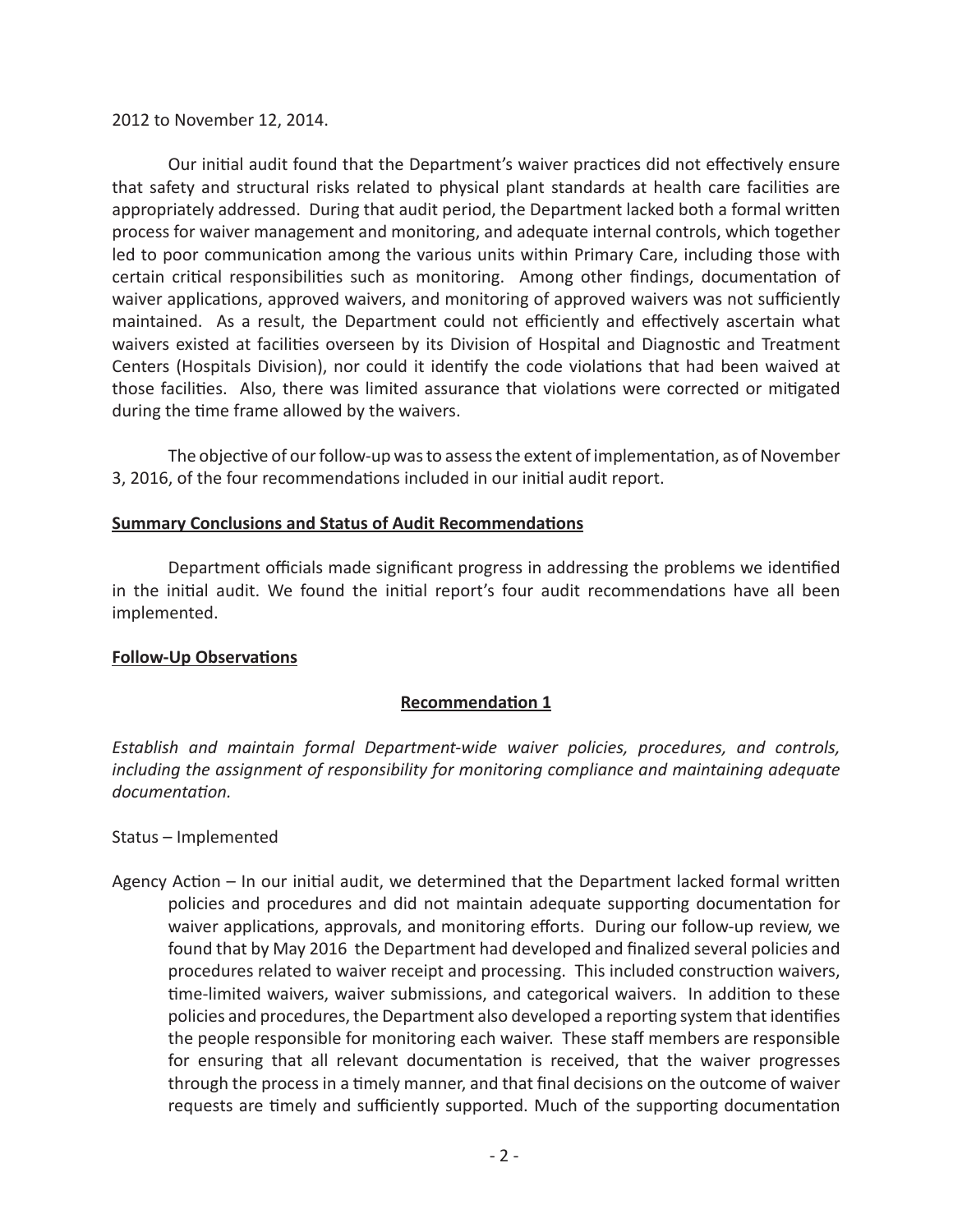can now be scanned into the Department's certificate of need database and is available to be viewed by anyone in the Department who needs the information.

# **Recommendation 2**

*After implementation, periodically evaluate all policies, procedures, and controls to ensure they are functioning as intended, and revise as needed.*

Status – Implemented

Agency Action – As part of the new policies and procedures, the Department requires the directors of Primary Care, the Bureau of Architecture and Engineering Review (BAER), the Hospitals Division, and the Division of Nursing Home and Intermediate Care Facilities (Nursing Home Division) to meet periodically to discuss the process for the receipt, determination, and follow-up of waiver requests. Department officials indicated that these quarterly meetings have served as an excellent vehicle to allow BAER, along with the Hospitals and Nursing Home Divisions, to continuously review their policies and communicate any necessary changes with each other, along with how those changes will be implemented. While there are no formal minutes maintained for these meetings, we note that the new policies have evolved since our initial audit, and the results of this cooperation are evident in the different iterations of the policies and procedures we reviewed.

# **Recommendation 3**

*Maintain a complete, accurate, and timely shared waiver database to record all waiver requests, approvals, and denials and to document completion of time-limited waivers.*

- Status Implemented
- Agency Action Our initial audit found that the Department did not have a database that included all waiver-related information such as a list of waivers requested, approved, or denied, or the expiration dates for time-limited waivers. Further, regional office staff had to gather waiver information from the facilities they were about to inspect because this data was not readily available to them.

In our follow-up review, we determined that BAER now maintains a Waivers Web Data System accessible to each regional office to guide tracking and monitoring activities. The database is now updated by BAER as waiver requests are received, processed, and closed. BAER has also summarized all of the waivers that existed prior to the development of the system and is in the process of adding that information to the database. The Department has also established a web-based application which may be accessed (but not changed) by regional offices to monitor waivers. This system is capable of retrieving waivers in several ways, including queries by facility name, county, and waiver ID. Department officials also produce a monthly report that summarizes waiver status by the employee responsible for reviewing them. Reports are also generated to alert staff about time-limited waivers that